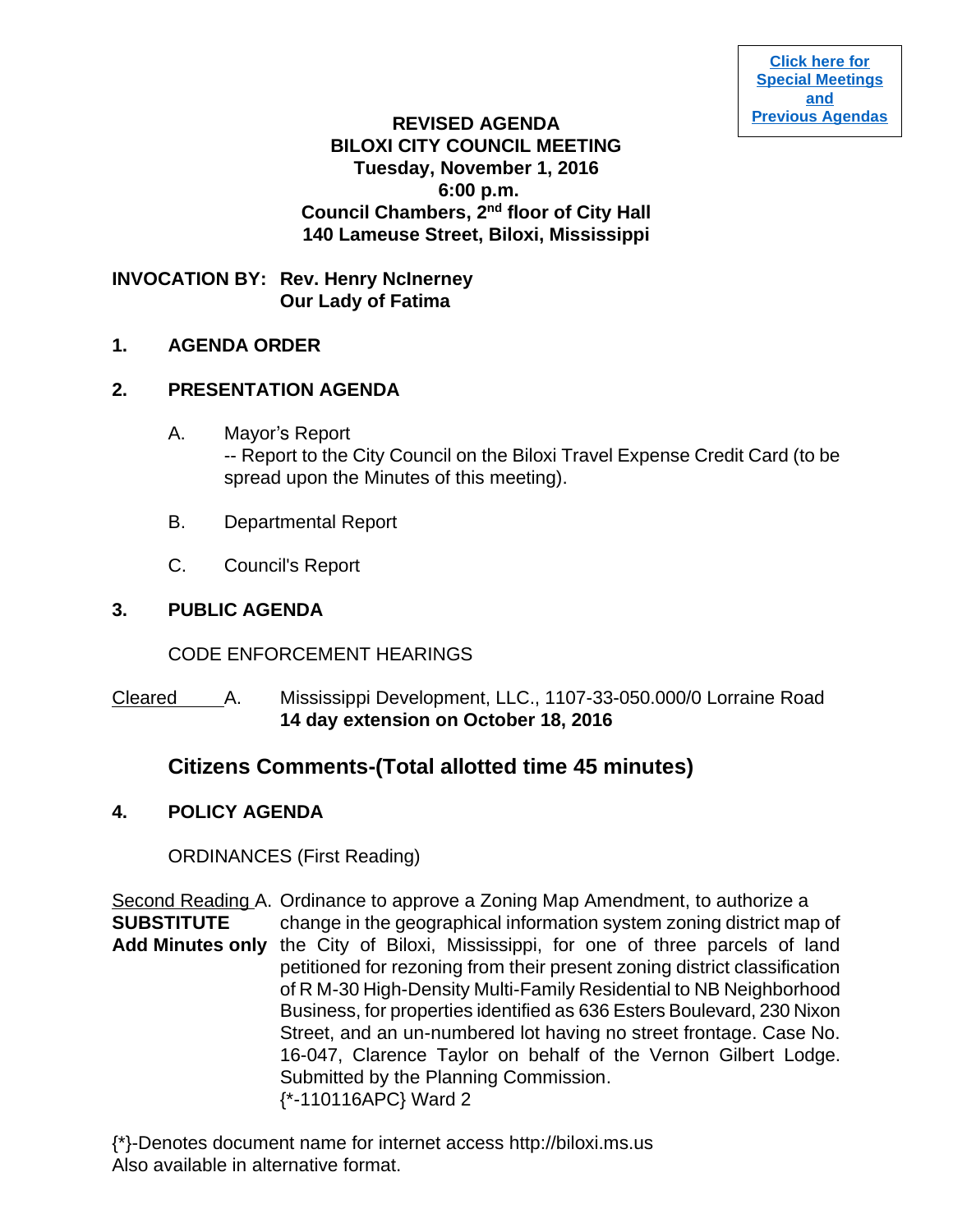## **4. POLICY AGENDA-Continued**

| <b>SUBSTITUTE</b><br><b>Add Minutes only</b>                                       | Second Reading B. Ordinance to approve a Comprehensive Zoning Map Amendment, to<br>authorize a change in the geographical information system zoning<br>district map of the City of Biloxi, Mississippi, with respect to eleven<br>(11) tax parcels of property located North of Beach Boulevard, South<br>of 1 <sup>st</sup> Street, East of Pine Street, and West of Cedar Street to change<br>zoning from NB Neighborhood Business to CB Community Business,<br>for properties identified as 216 & 228 Beach Blvd.; 209, 211, 221,<br>223,1 <sup>st</sup> Street.; 114 Pine St. and four un-addressed parcels. Case No.<br>16-050, City of Biloxi. Submitted by the Planning Commission.<br>{*-110116BPC} Ward 1 |  |
|------------------------------------------------------------------------------------|--------------------------------------------------------------------------------------------------------------------------------------------------------------------------------------------------------------------------------------------------------------------------------------------------------------------------------------------------------------------------------------------------------------------------------------------------------------------------------------------------------------------------------------------------------------------------------------------------------------------------------------------------------------------------------------------------------------------|--|
| See below<br>C.<br>Res. No. 509-16<br><b>SUBSTITUTE</b><br><b>Add Minutes only</b> | Ordinance to establish Waterfront Design Standards and Guidelines<br>within the Point Cadet, Back Bay of Biloxi, Biloxi Small Craft Harbor,<br>and West Beach Boardwalk Overlay District zones. Submitted by the<br>Planning Commission.<br>{*-110116CPC}                                                                                                                                                                                                                                                                                                                                                                                                                                                          |  |
| 509-16                                                                             | Resolution calling for a Public Hearing with respect to proposed Text<br>Changes to establish Waterfront Design Standards and guidelines<br>within the Point Cadet, Back Bay of Biloxi, Biloxi Small Craft Harbor,<br>and West Biloxi Beach Boardwalk Overlay District Zones.<br>$\{\text{* -110116CPC}\}$                                                                                                                                                                                                                                                                                                                                                                                                         |  |
| See below D.<br>Res. No. 510-16<br><b>SUBSTITUTE</b><br><b>Add Minutes only</b>    | Ordinance to approve a Comprehensive Zoning Map Amendment, to<br>identify those specific parcels which could become part of the new<br>Waterfront Design Standards and Guidelines Overlay District zones.<br>Submitted by the Planning Commission.<br>$* - 110116DPC$                                                                                                                                                                                                                                                                                                                                                                                                                                              |  |
| 510-16                                                                             | Resolution calling for a Public Hearing with respect to an application<br>for establishment of a Comprehensive Zoning Map Amendment, to<br>identify those specific parcels which could become part of the new<br>Waterfront Design Standards and Guidelines Overlay District Zones.<br>$\{\text{* -110116DPC}\}$                                                                                                                                                                                                                                                                                                                                                                                                   |  |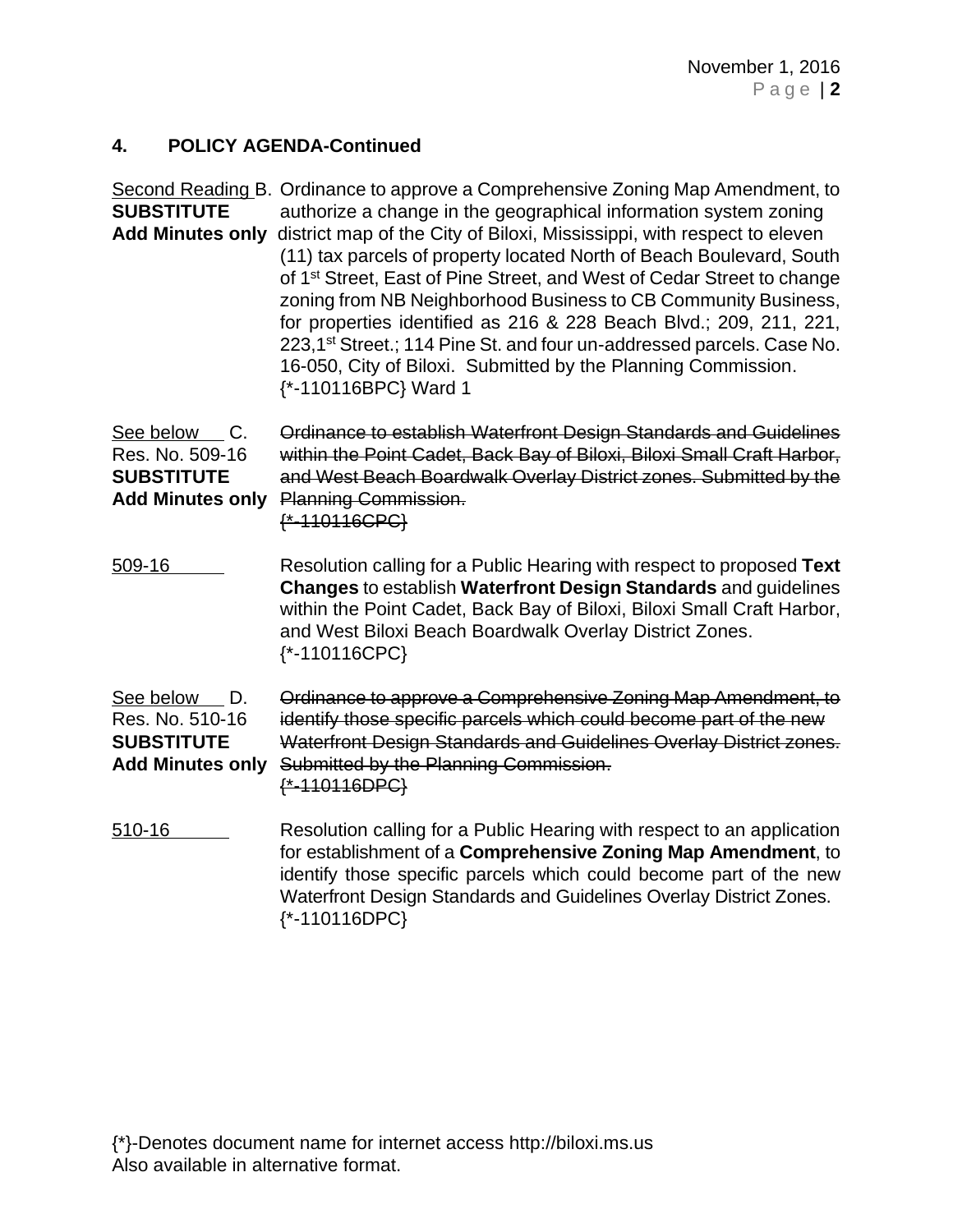#### **4. POLICY AGENDA-Continued**

#### RESOLUTIONS

511-16 E. Resolution of the Mayor and City Council of the City of Biloxi, Mississippi authorizing and directing the issuance in one or more taxexempt and/or taxable series of Tax Increment Financing Limited Obligation Revenue Bonds, Series 2016 (the Wal-Mart Neighborhood Market Project), of the City of Biloxi, Mississippi (the "City"), in the principal amount of not to exceed Two Million Five Hundred Thousand Dollars (\$2,500,000) to raise money for the purpose of paying the cost of (1) the infrastructure improvements, (2) capitalized interest, (3) a debt service reserve fund, if necessary, and (4) paying costs of issuance; and related matters. Introduced by Mayor Andrew "FoFo" Gilich.

{\*-110416ALEG}

## **5. CONSENT AGENDA**

Tabled subject A. Resolution authorizing Task Order Three (3) with Volkert, Inc. scope to call of work includes development scheduling specifications for the South Contract. Introduced by Mayor Andrew "FoFo" Gilich. {\*-102516AENG} **Tabled one week on October 25, 2016**

- 512-16 B. Resolution Rescinding Resolution No. 485-16 authorizing expenditures to Biloxi Hardwood Club in the total amount of \$100 for advertisement in their basketball calendar. Introduced by Mayor Andrew "FoFo" Gilich. {\*-110116AEXC}
- 513-16 C. Resolution amending the Municipal Budget for the Fiscal Year to end **SUBSTITUTE** September 30, 2017 and authorizing expenditures to the Gulf Coast Legislative Reception in the amount of \$1,500. Introduced by Mayor Andrew "FoFo" Gilich. {\*-110116BEXC}
- 514-16 D. Resolution amending Prior Engagement of Special Counsel for Certain Legal Representation of the City of Biloxi with the firm Biggs, Ingram & Solop, PLLC. Introduced by Mayor Andrew "FoFo" Gilich. {\*-110116ACON}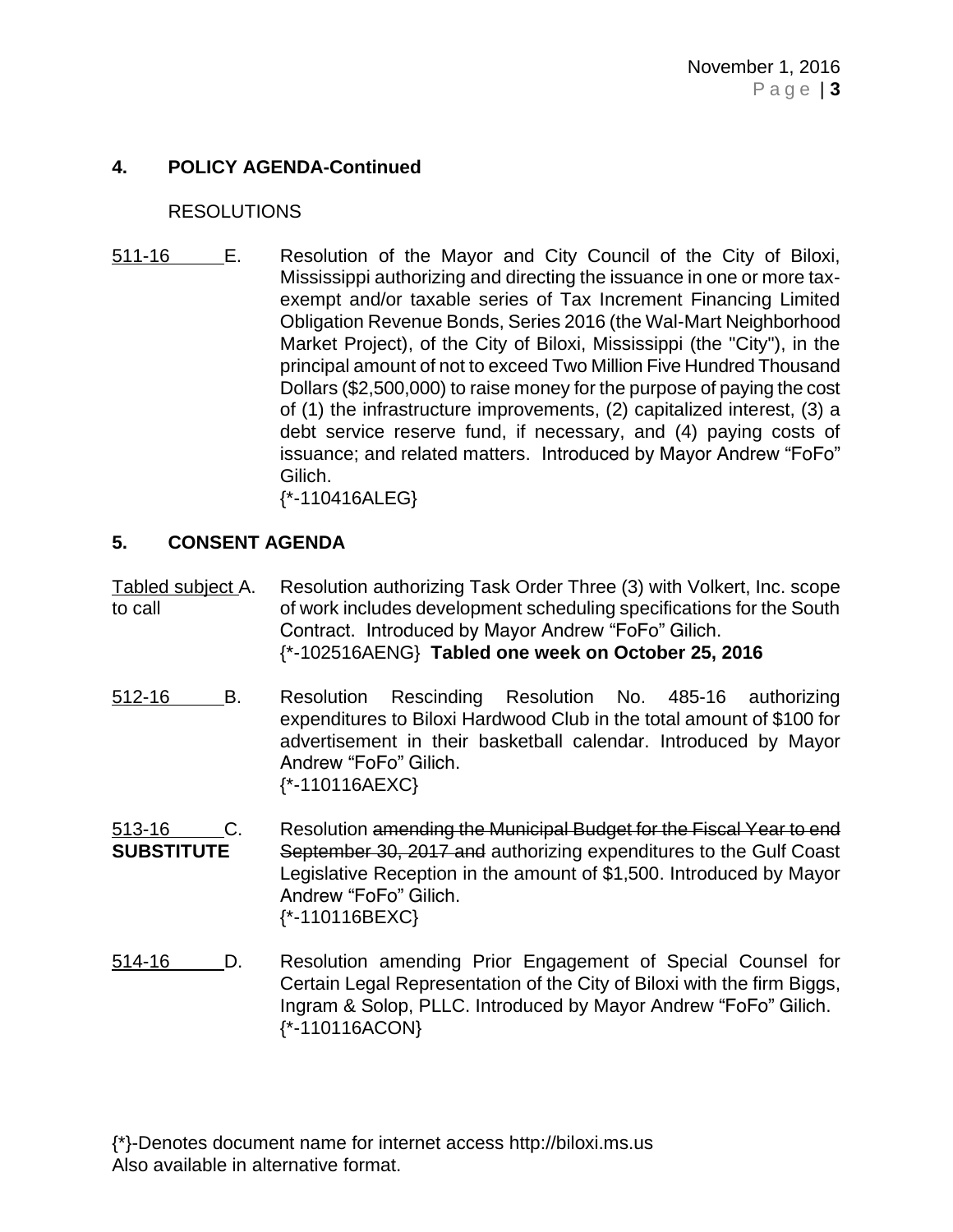## **5. CONSENT AGENDA-Continued**

- 515-16 E. Resolution authorizing acceptance of a Mississippi Gulf Coast National Heritage Area Grant for development of a city-wide driving and biking tour and amending the budget. Introduced by Mayor Andrew "FoFo" Gilich. {\*-110116ACD}
- 516-16 F. Resolution authoring a professional services contract for an African-American historic resource survey and national register nomination. Introduced by Mayor Andrew "FoFo" Gilich. {\*-110116BCD}
- 517-16 G. Resolution authorizing the City of Biloxi to enter into a Supply Maintenance Agreement with R J Young Company for the Canon Copier, Serial No. DRL61995 utilized by the Magnolia Hotel, a function of the City's Community Development Department. Introduced by Mayor Andrew "FoFo" Gilich. {\*-110116ACP}
- 518-16 H. Resolution authorizing the City of Biloxi to enter into a Supply Maintenance Plan Agreement with R J Young Company for the Canon C2030 Copier, Serial No. EZS18238, utilized by the Bond House, a function of the City's Community Development Department. Introduced by Mayor Andrew "FoFo" Gilich. {\*-110116BCP}
- 519-16 I. Resolution authorizing the City of Biloxi to enter into a Supply Maintenance Agreement with R J Young Company for a Canon copier, Serial No. HJZ52011, utilized by the Public Works Department. Introduced by Mayor Andrew "FoFo" Gilich. {\*-110116CCP}
- 520-16 J. Resolution authorizing the City of Biloxi to enter into a Digital Color Copier Agreement with South Mississippi Business Machines for the Sharp Copier, Serial No. 63013068, utilized by the Civic Center, a function of the Community Development Department. Introduced by Mayor Andrew "FoFo" Gilich. {\*-110116ECP}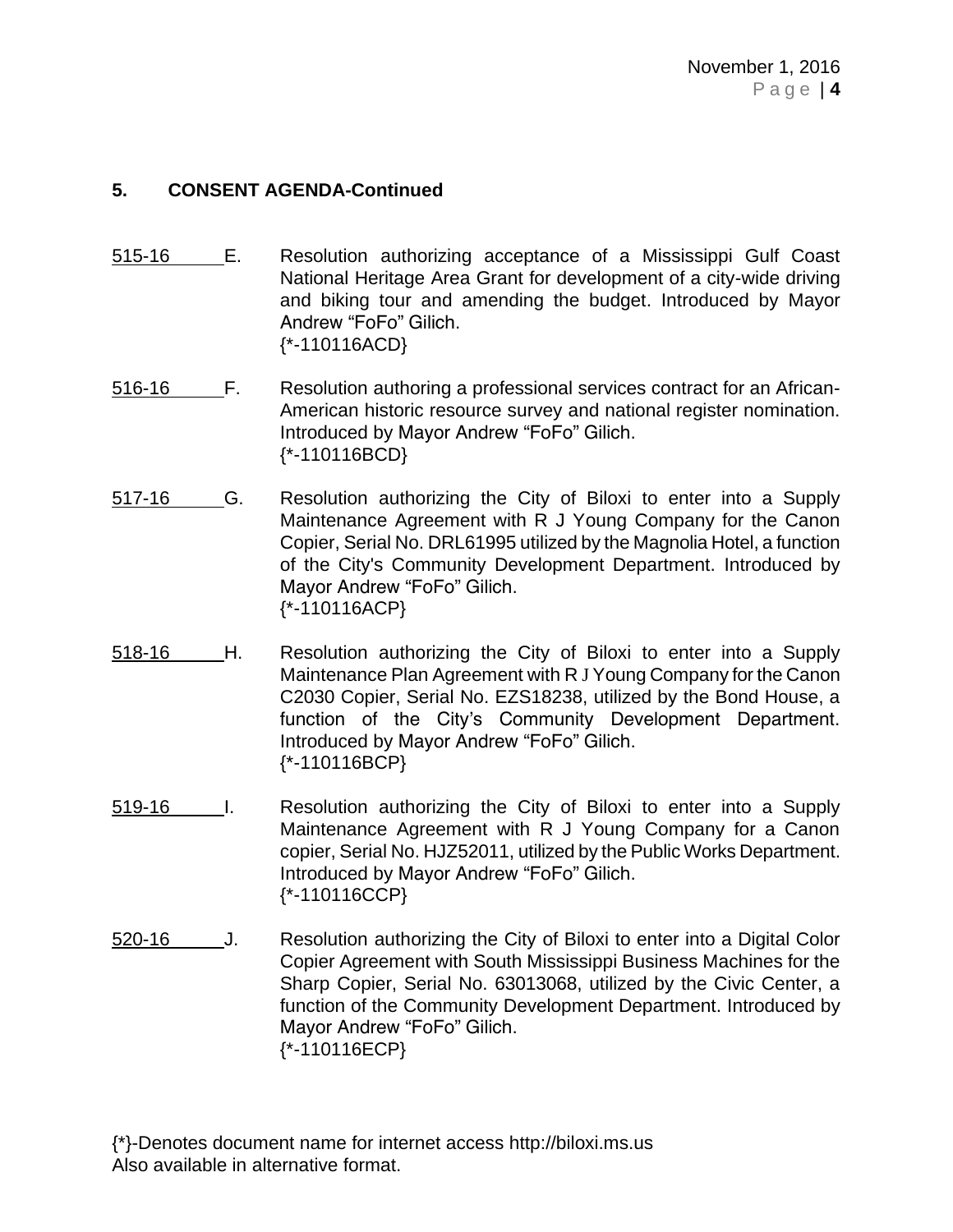November 1, 2016 P a g e | **5**

#### **5. CONSENT AGENDA-Continued**

- 521-16 K. Resolution authorizing the City of Biloxi to enter into an Equipment Lease Purchase Agreement with Key Government Finance, Inc. through Venture Technologies to upgrade the City's hardware, e-mail and wireless systems. Introduced by Mayor Andrew "FoFo" Gilich. {\*-110116FCP}
- 522-16 L. Resolution authorizing the City of Biloxi to enter into the Short Form of Agreement between owner and engineer for Professional Services contract with Pickering Firm, Inc. for the engineering services needed to perform the Storm Water Management Update for the MS4 Permit with Mississippi Department of Environmental Quality (MDEQ). Introduced by Mayor Andrew "FoFo" Gilich. {\*-110116GCP}
- 523-16 M. Resolution amending the Municipal Budget of the Biloxi Police Department for the Fiscal Year ending September 30, 2017 in the amount of \$25,000. Introduced by Mayor Andrew "FoFo" Gilich. {\*-110116APD}
- 524-16 N. Resolution authorizing expenditure to the Gulf Regional Planning Commission in the total amount of \$20,000. Introduced by Mayor Andrew "FoFo" Gilich. {\*-110116CEXC}

#### 525-16 **6. ROUTINE AGENDA** {\*-110116RTN}

SECTION : To authorize special assessment to code enforcement action taken to clean the following parcels:

| А. | <b>CITY PARCEL NO.:</b><br><b>OWNED BY:</b><br><b>ADDRESS:</b><br><b>CONTRACTOR:</b><br><b>RESOLUTION NO.:</b><br><b>ASSESSMENT AMOUNT:</b> | 1410F-02-043.000<br><b>Audrey Griffin</b><br>Post Office Box 6063<br>Gulfport, MS 39506<br><b>Clifton McCormick</b><br>473-16<br>\$665.00     |
|----|---------------------------------------------------------------------------------------------------------------------------------------------|-----------------------------------------------------------------------------------------------------------------------------------------------|
| В. | <b>CITY PARCEL NO.:</b><br><b>OWNED BY:</b><br>ADDRESS:<br><b>CONTRACTOR:</b><br><b>RESOLUTION NO.:</b><br><b>ASSESSMENT AMOUNT:</b>        | 1210L-02-011.000<br><b>Nancy Grimes</b><br>13328 Hollow Oak Lane<br>Ocean Springs, MS 39564<br><b>Clifton McCormick</b><br>473-16<br>\$815.00 |